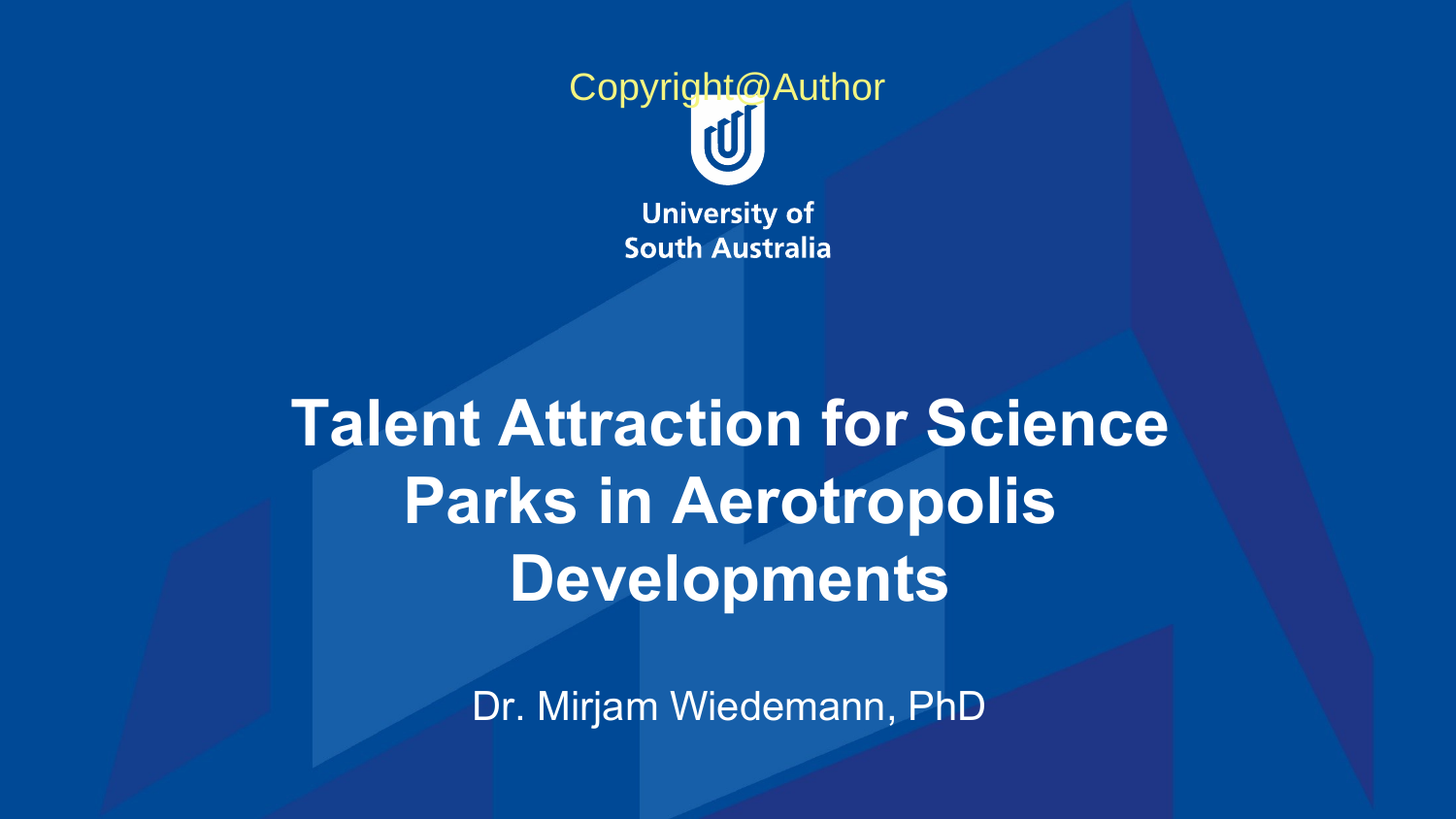## **Outline**

- 1. Context
- 2. Talent attraction in the 21<sup>st</sup> century
- 3. Game-changer COVID-19
- 4. Discussion on implications for Science Park developments of the future

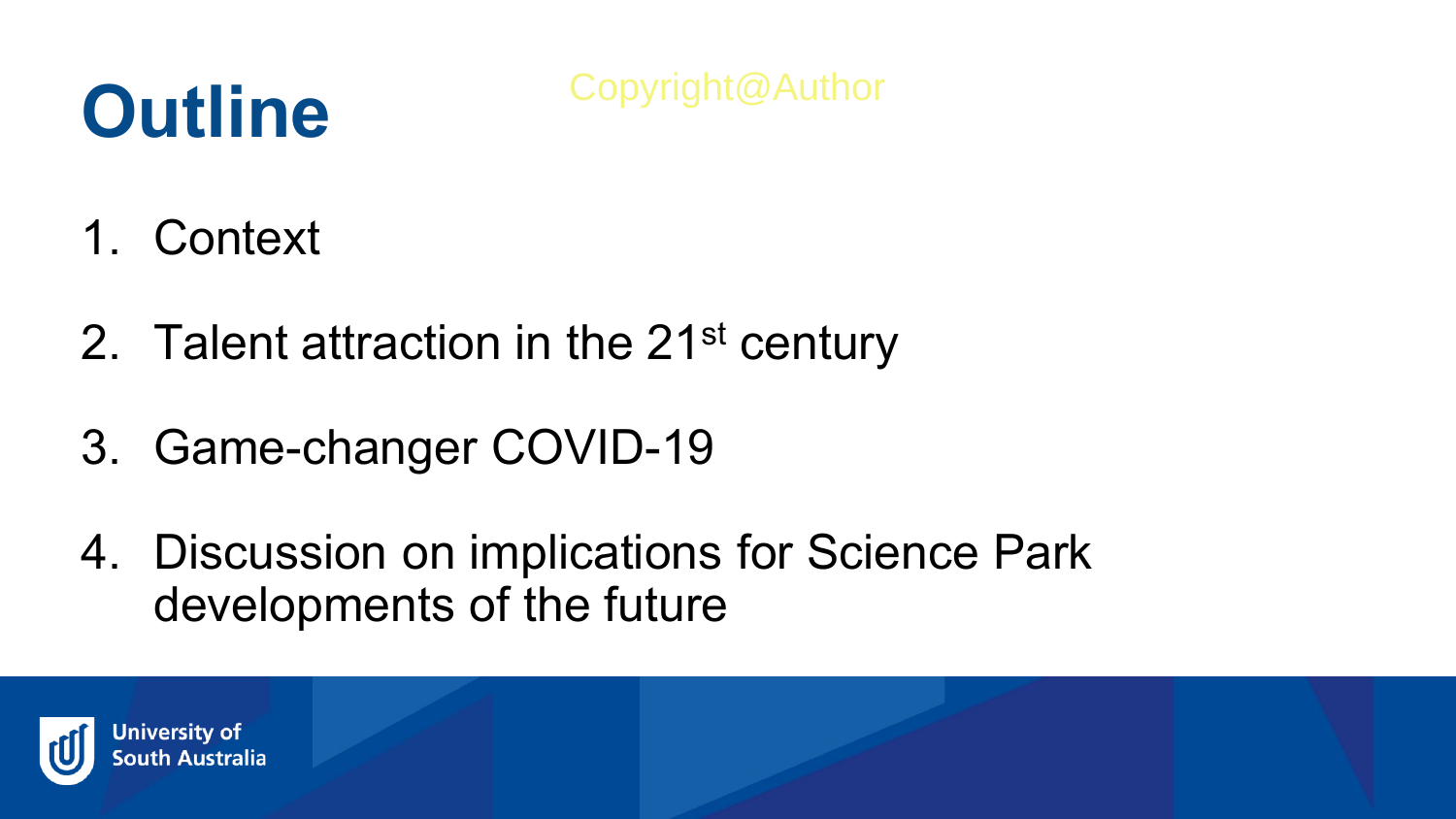### **Aerotropolis defined**

- Cluster of Business Parks of different sectors in proximity of an airport (up to appr. 30km)
- Science and Technology Parks are common business cluster in the Aerotropolis



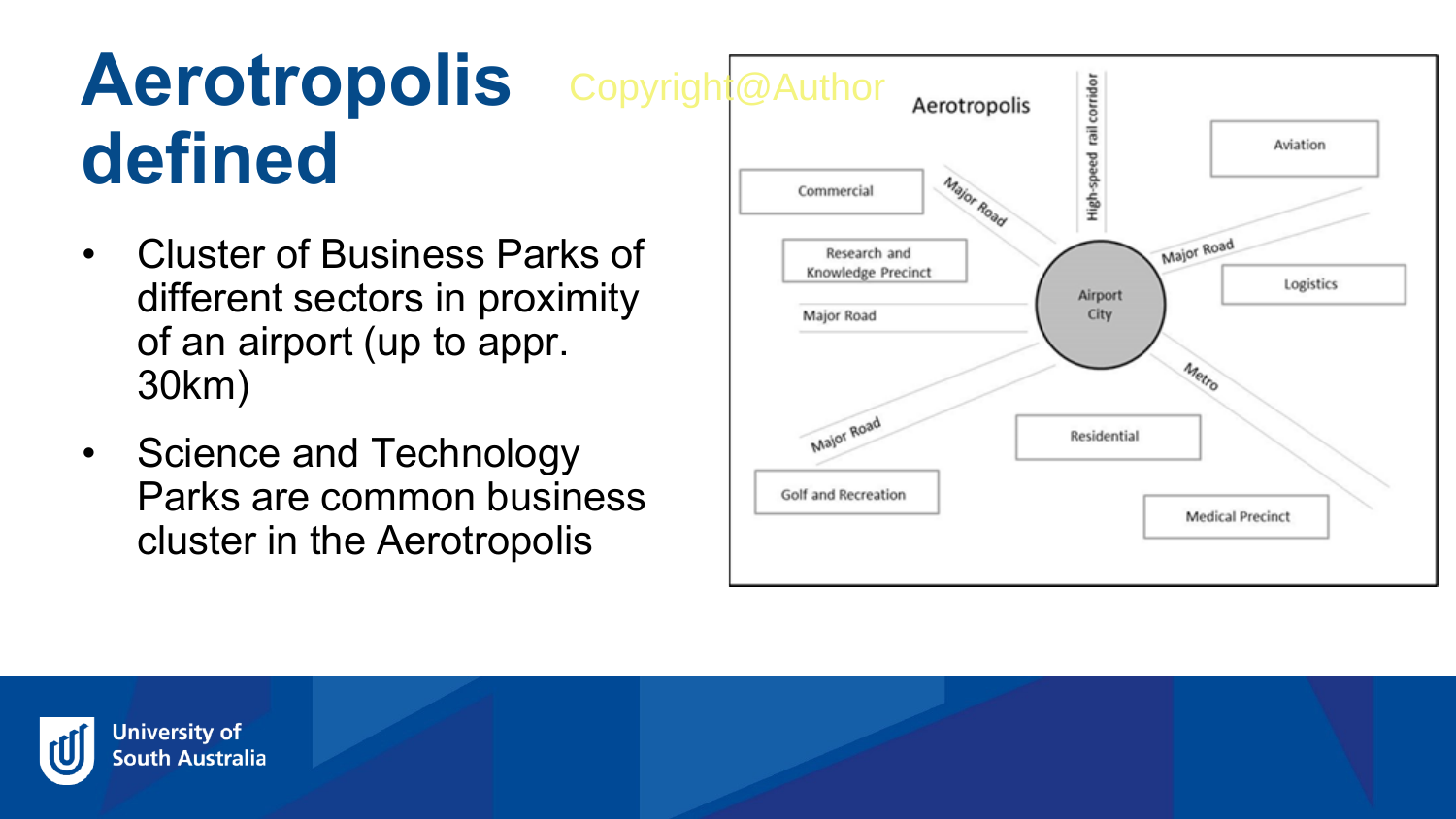# **Location Factors Companies**

- Physical Infrastructure (Kimelberg and Nicoll, 2012)
- Social Infrastructure (Weterings, 2012)
- **Business Environment** (Martin and Rogers, 1995)
- Cluster (Brown et al., 2010)
- Entrepreneurship (Wiedemann, 2014)
- Available Workforce (Florida, 2010)

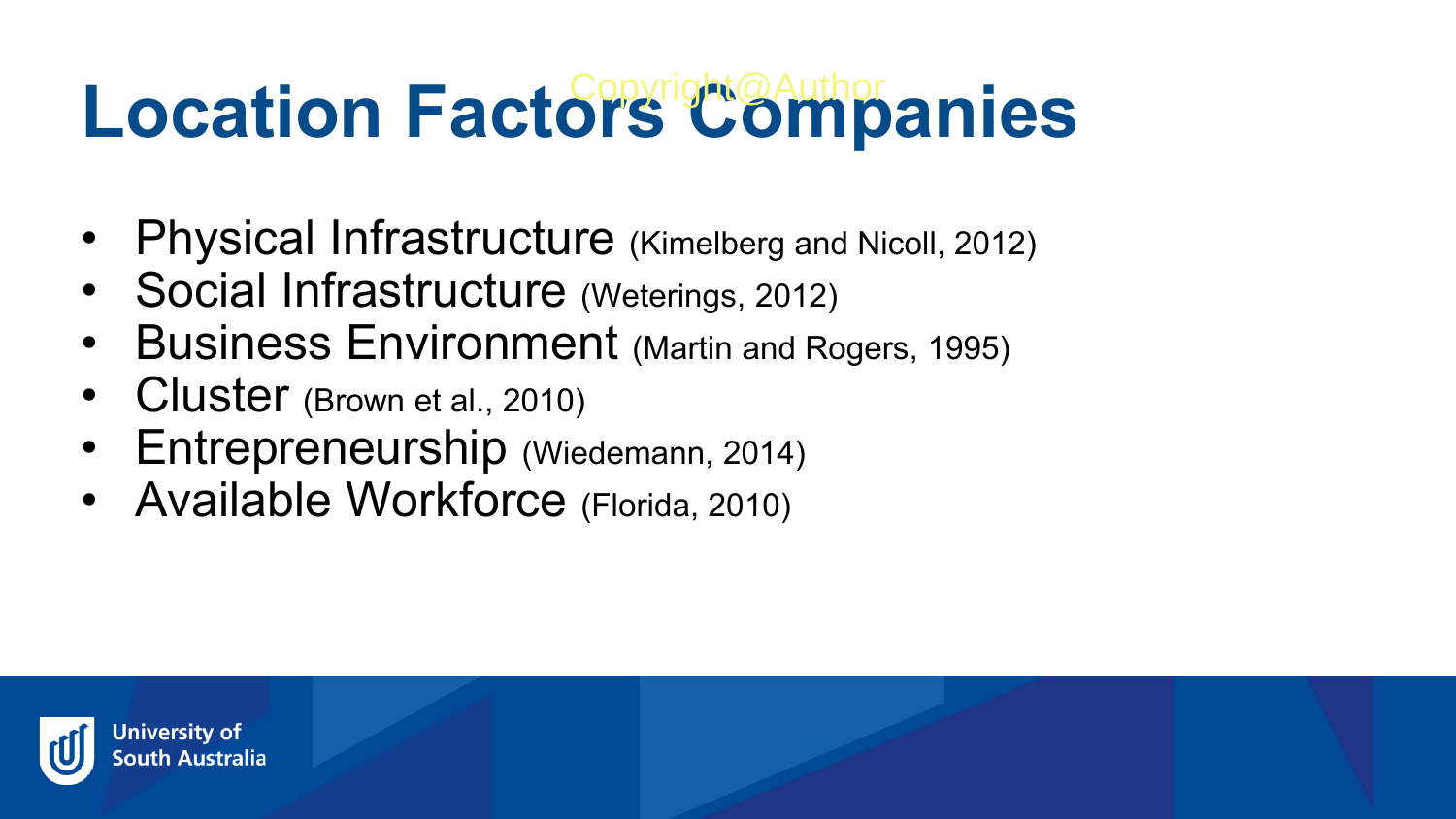### **Context**

- Countries and companies around the world compete for "talent"
- Companies' decision of location highly influenced by available workforce
- Highly skilled labour is not driven by money

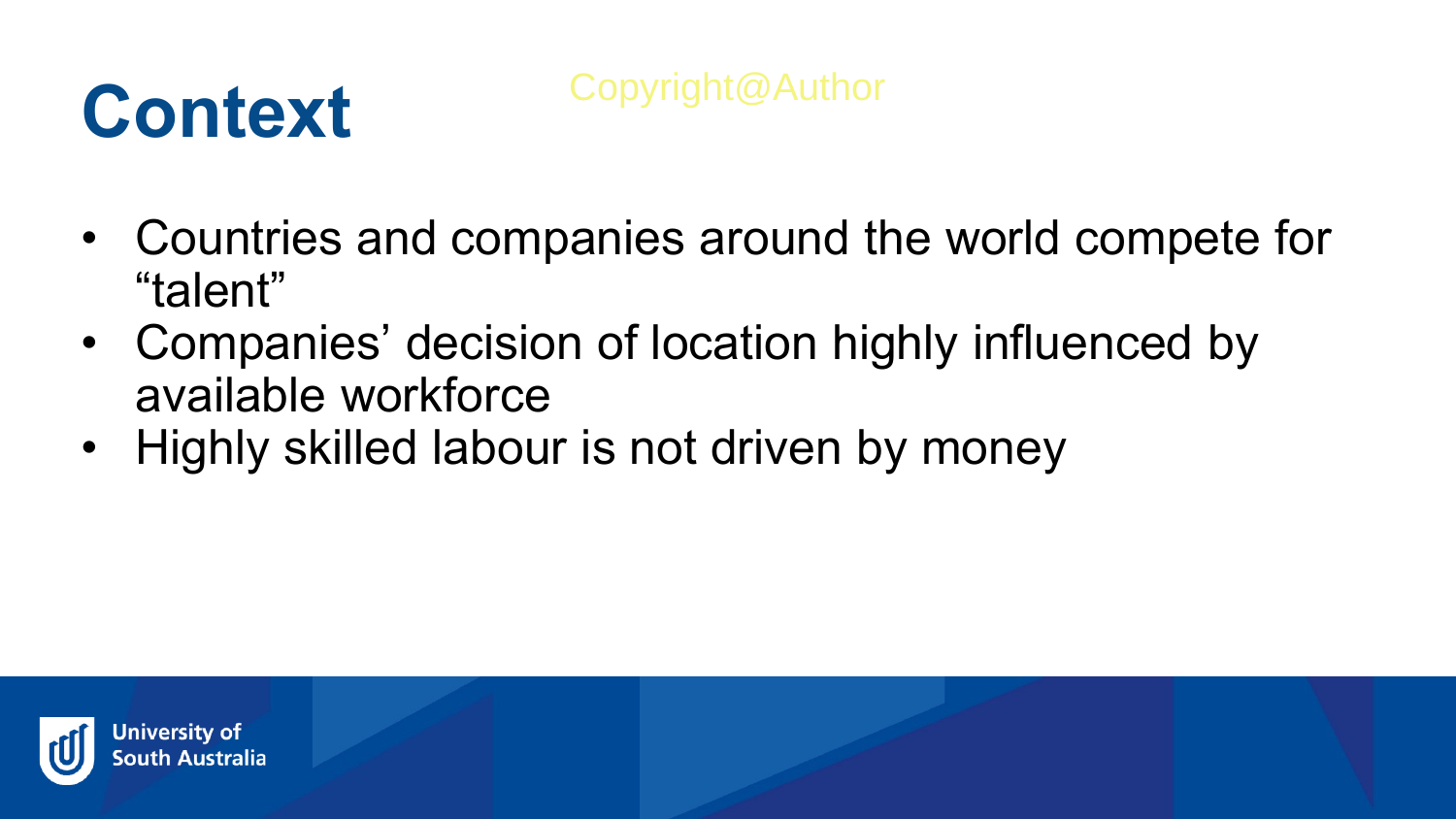# How does talent look like in the 21st **century?**

- Highly mobile
- Values experience over money
- Values work-life balance
- Looks for challenging and interesting opportunities

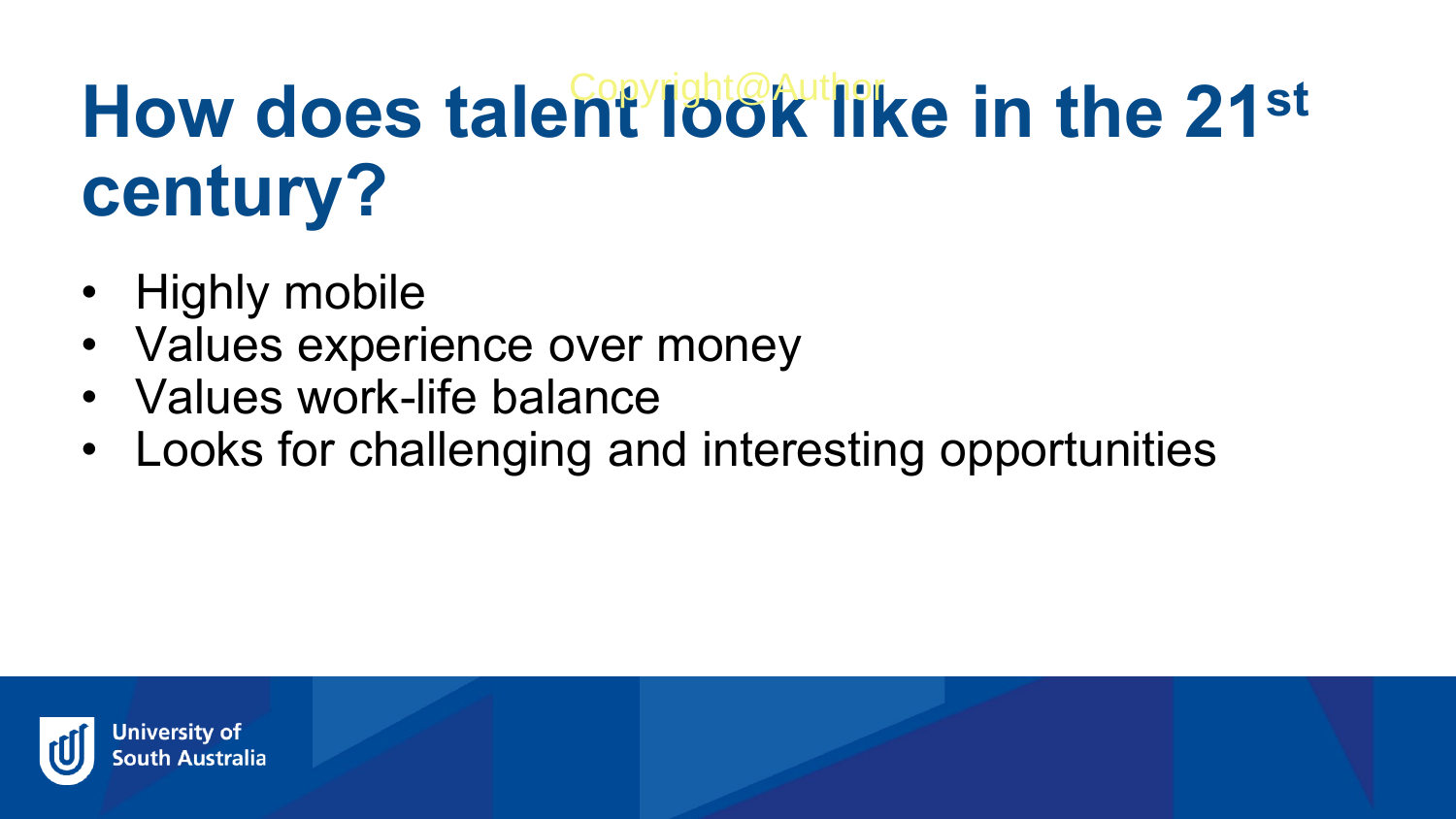# What TALENT Values

- Culture-diverse and tolerant locations
- Amenities such as vibrant nightlife, music scene, cafes and restaurants
- Pleasant built environment
- Excellent public transport
- Fast internet connections
- Walking and cycling urban development

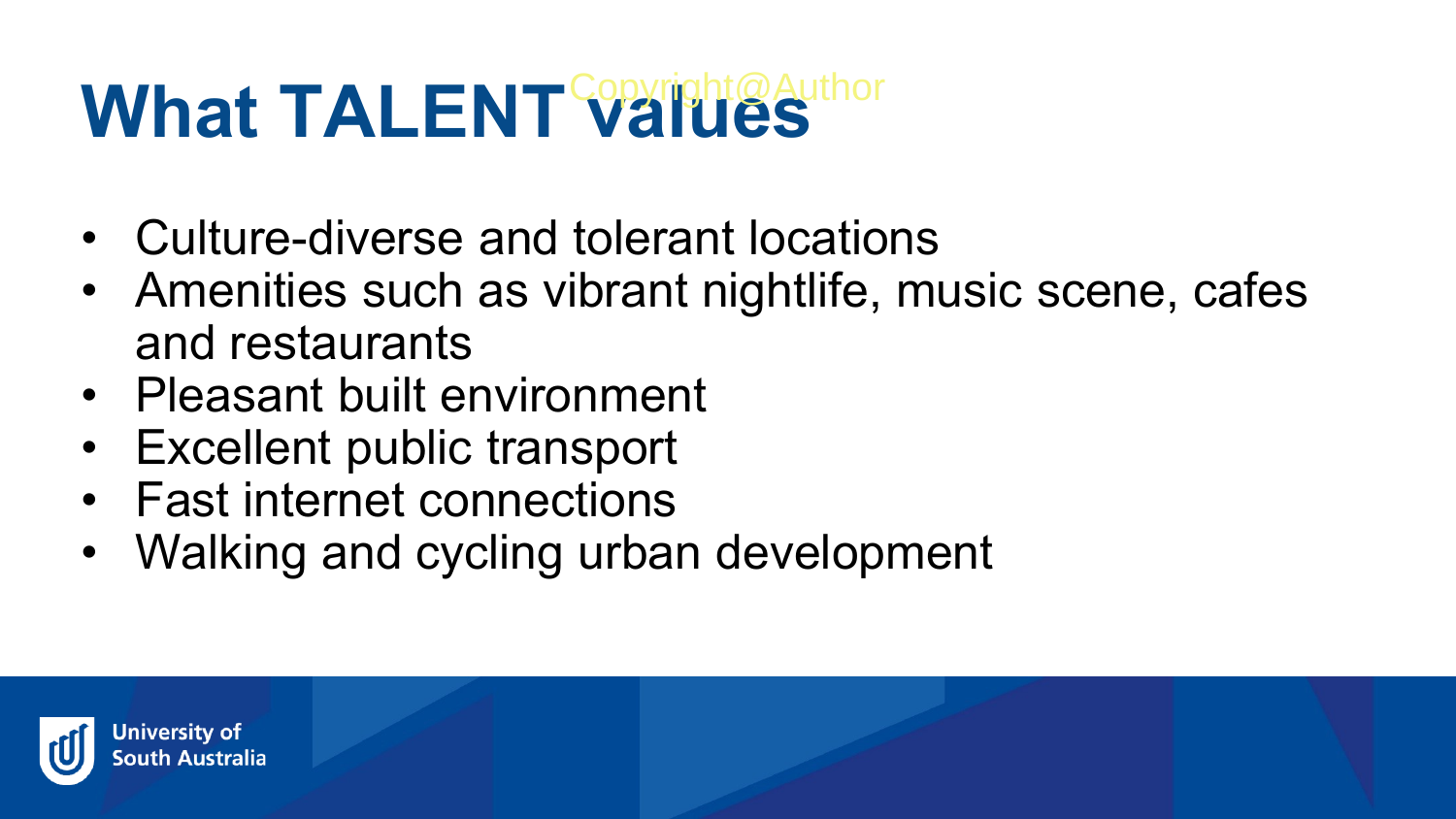# Game-changer<sup>epright@Author</sup>ic

- Even before the pandemic
	- companies were more and more footloose
	- digital nomads were seen more often
- The COVID-pandemic has accelerated this trend

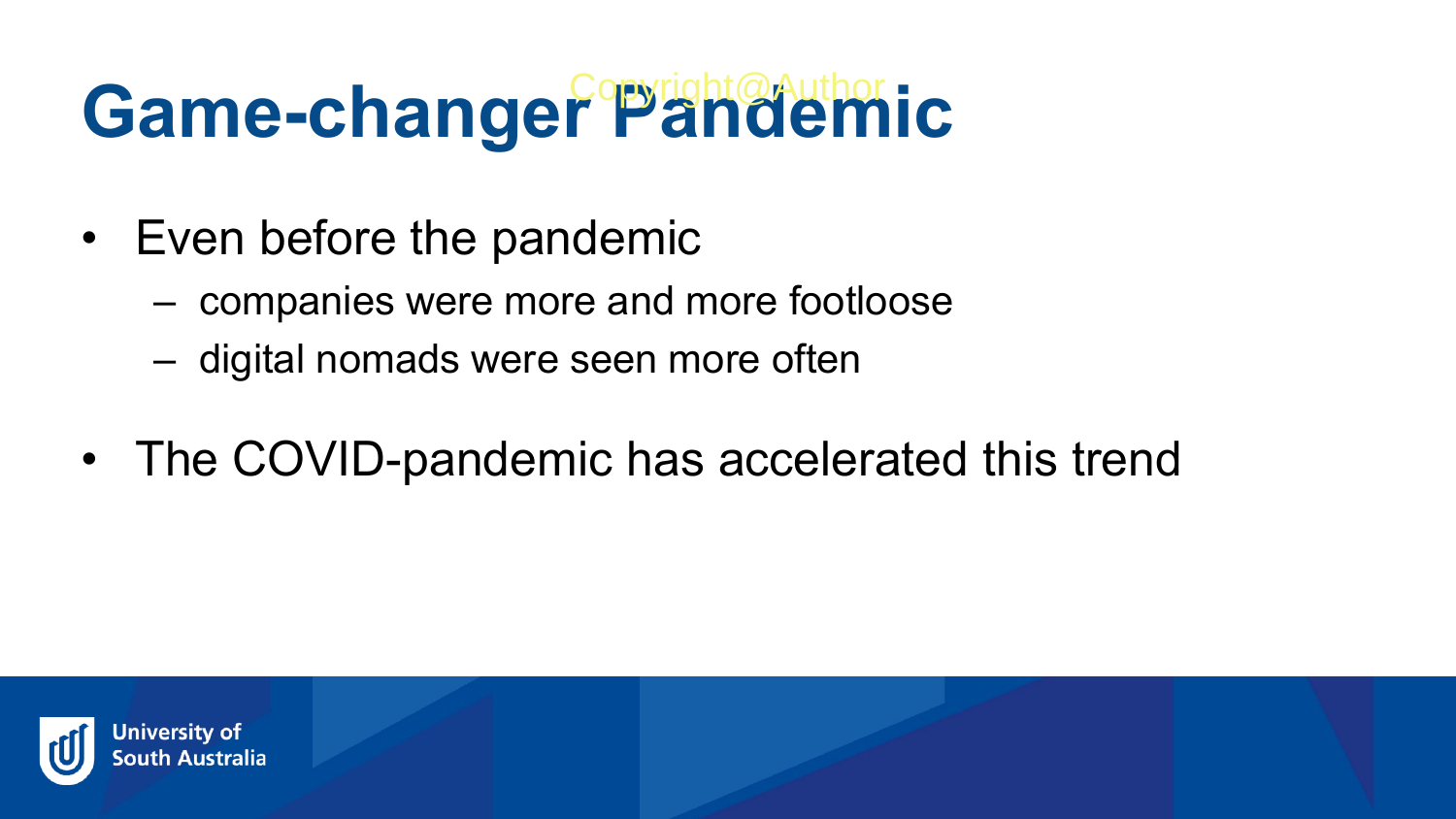

By James Norman

Posted Sat 30 Oct 2021 at 4:45am, updated Wed 3 Nov 2021 at 1:56pm



Australia jobs: 'The staffing issue is impossible'

By Phil Mercer<br>BBC News, Sydney (0.3 November

Coronavirus pandemic

кI



Overseas staff have underpinned Australia's hospitality sector for decades but the pandemic forced many bar workers and wait staff to return home

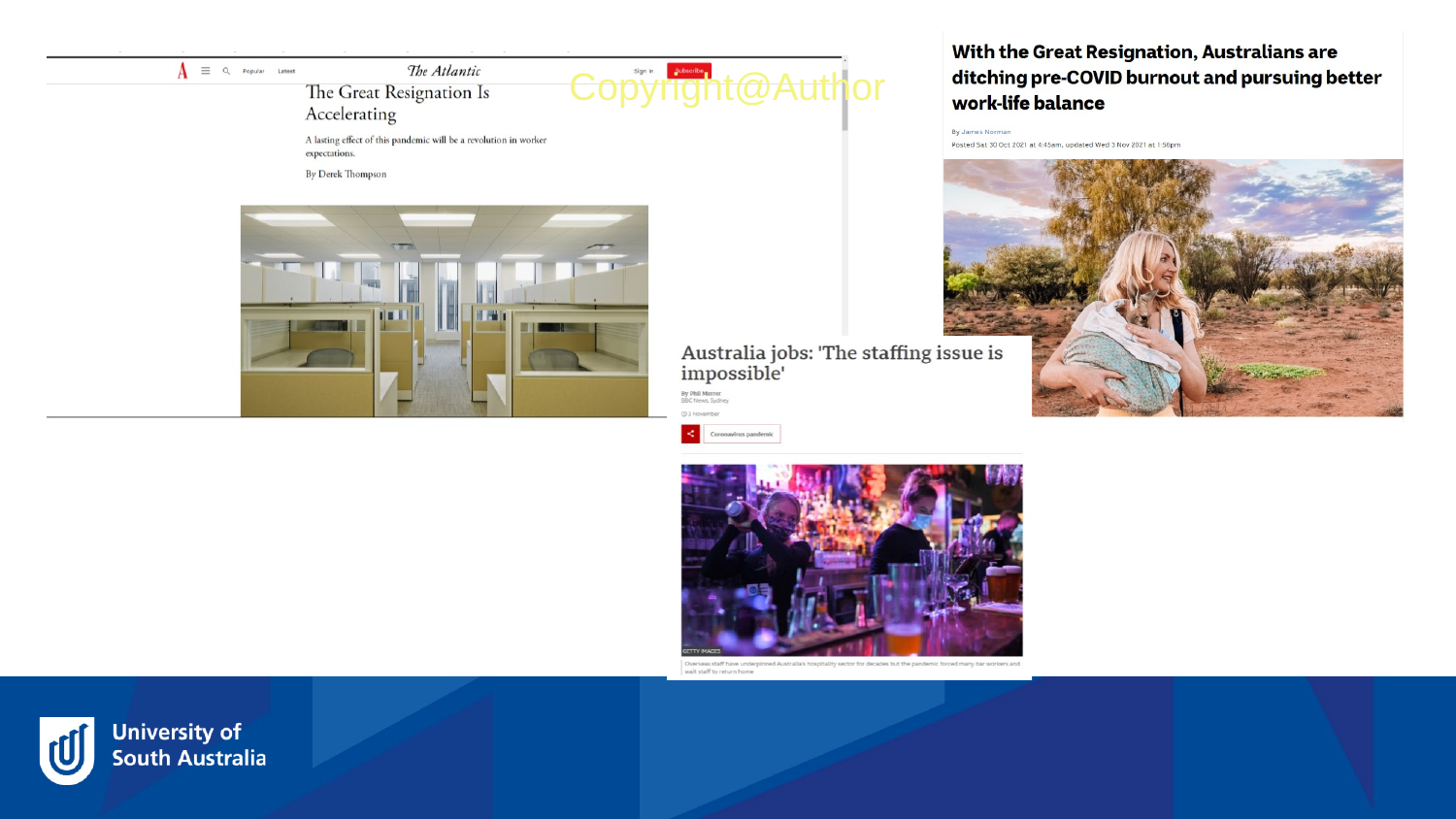# **The Great Resignation is Accelerating**

- Record numbers of resignations
- Job openings are sky-high
- Supply chains are breaking down
- Shift in family patterns
- Moves to suburbs
- Companies offer permanent work-from-home policies

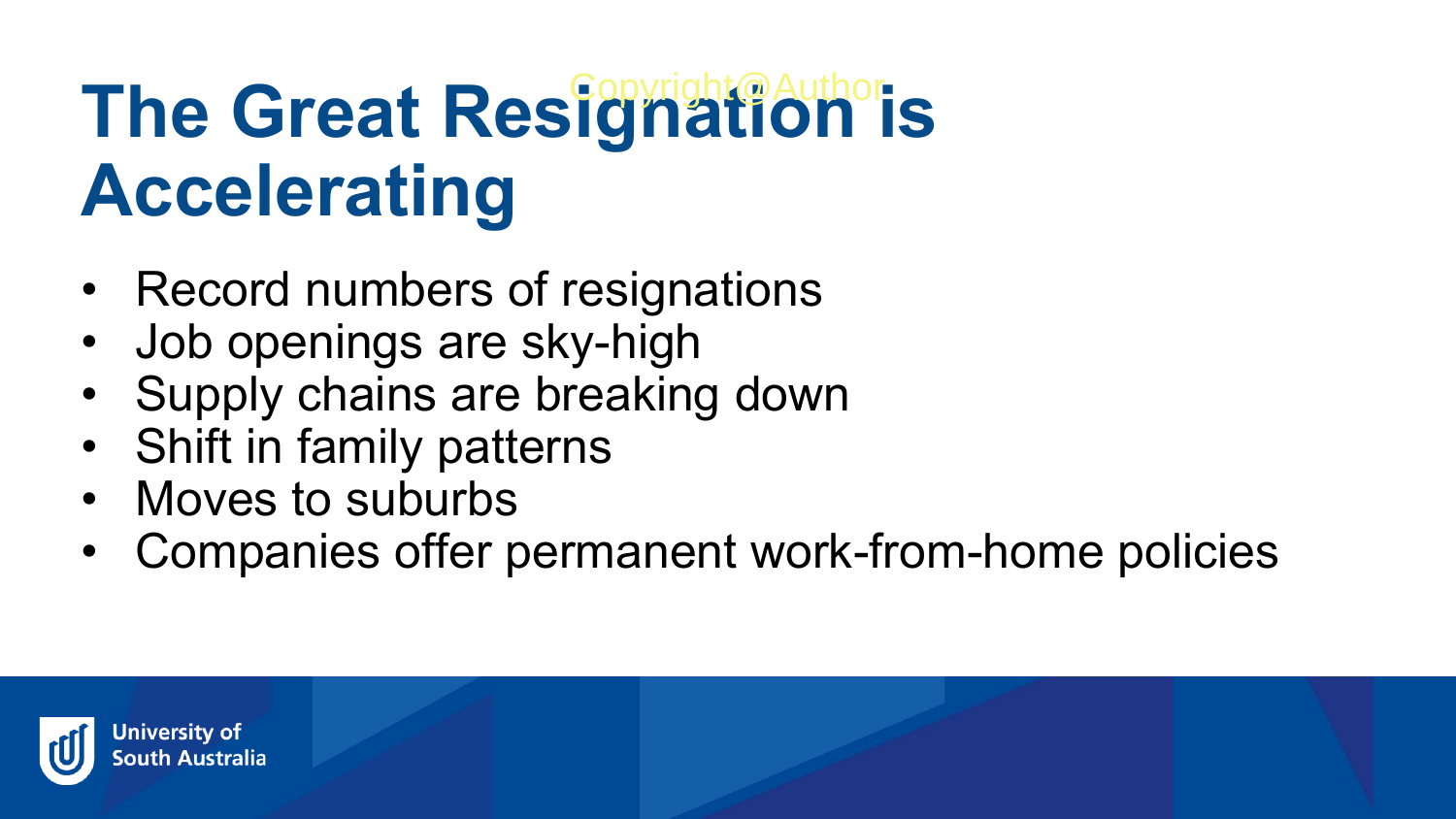• "The phenomenon of the Great Resignation has been well documented. According to Microsoft research, more than 40 per cent of workers globally are considering giving their jobs the sack this year. In the US alone, 4.3 million people quit their jobs in August, according to the latest US Bureau of Labor report. "

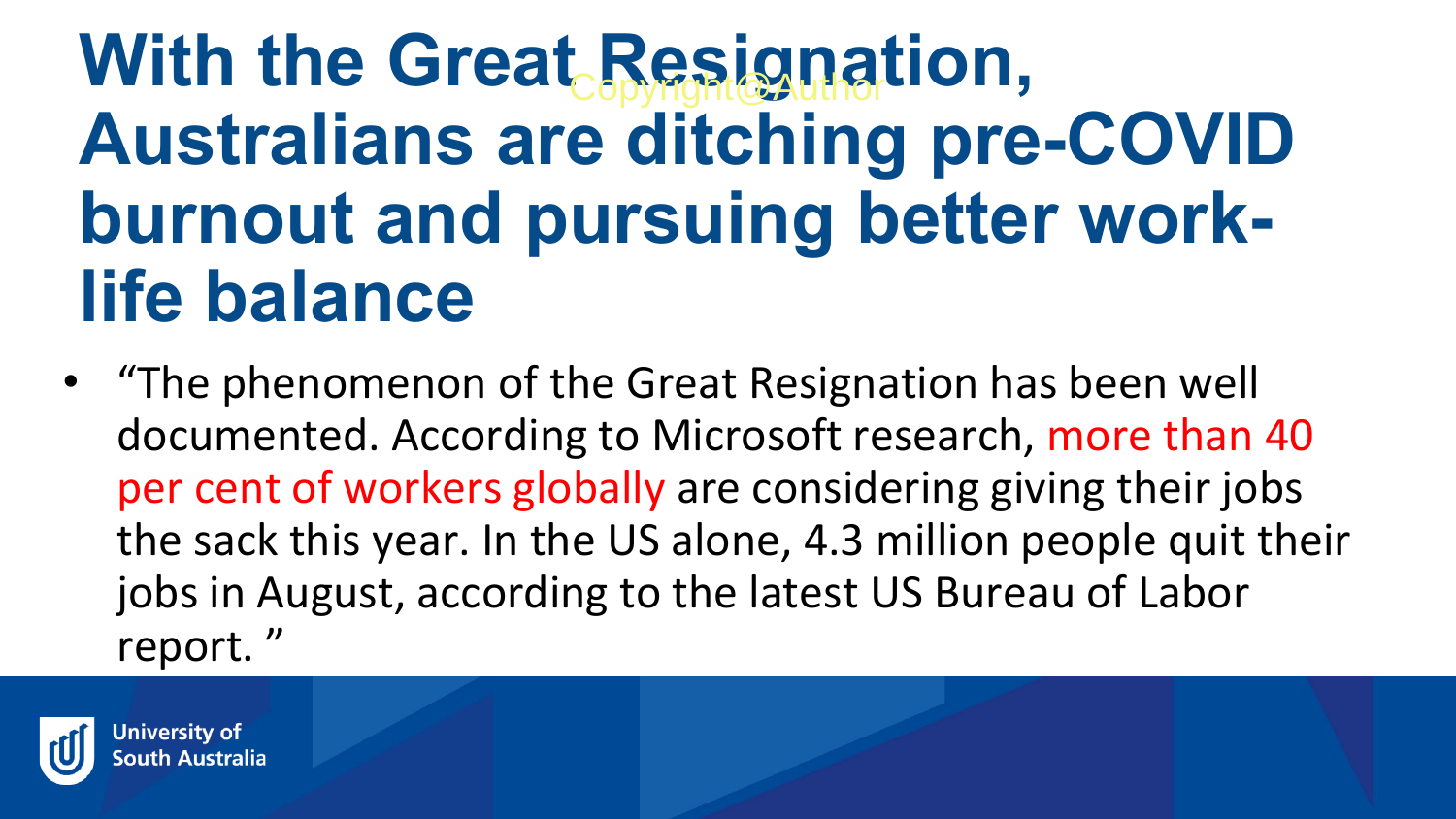• "Global pandemics often prompt long-lasting social change," says Aaron McKewen, a behavioural scientist at Gartner. "The black plague arguably ended 300 years of feudalism in Europe and paved the way for modern democracy, largely due to a severe shortage of workers. We're seeing something similar unfold with COVID."

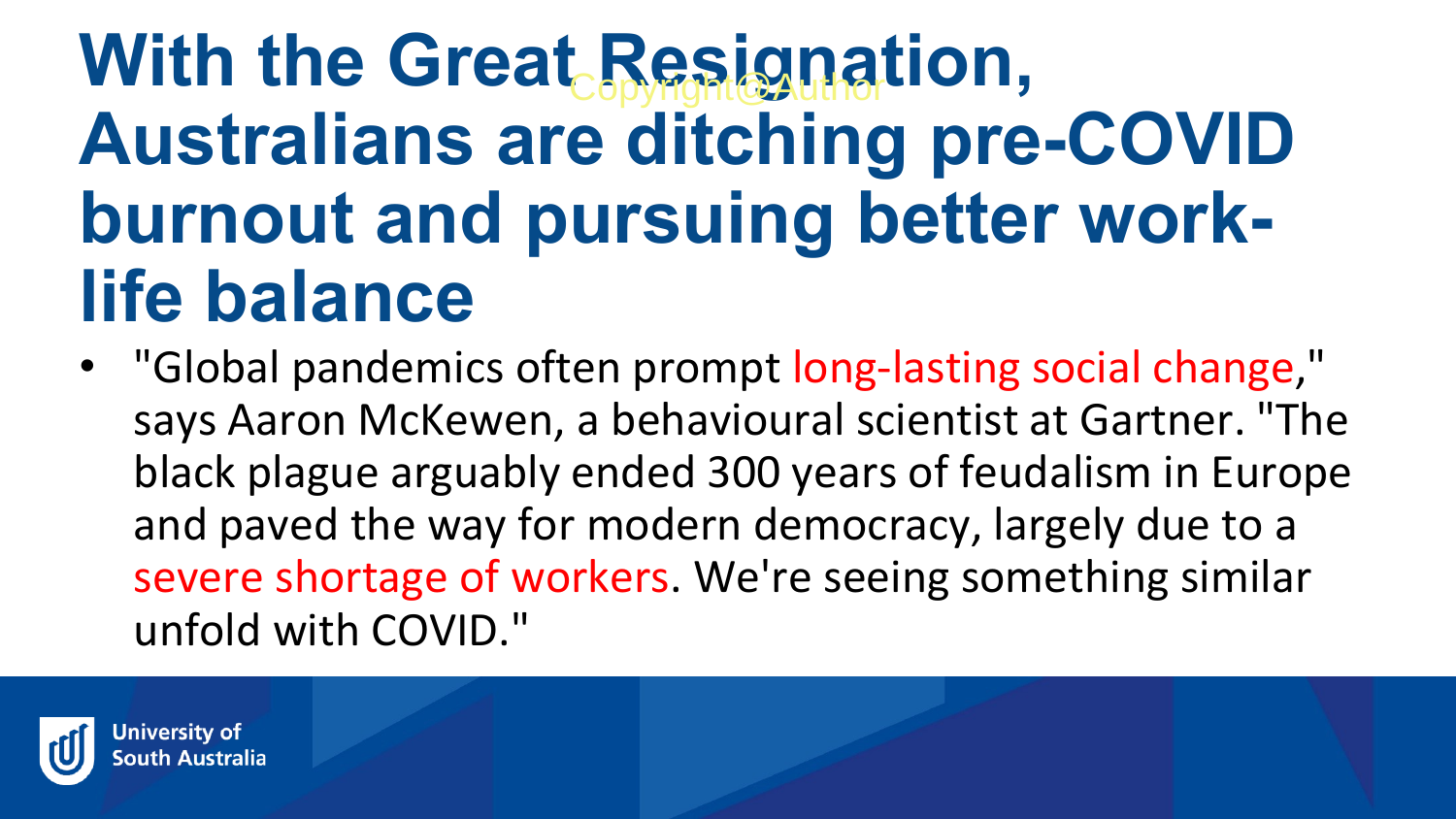*"…*, workers all over the world are increasingly retreating from pre-COVID work patterns."

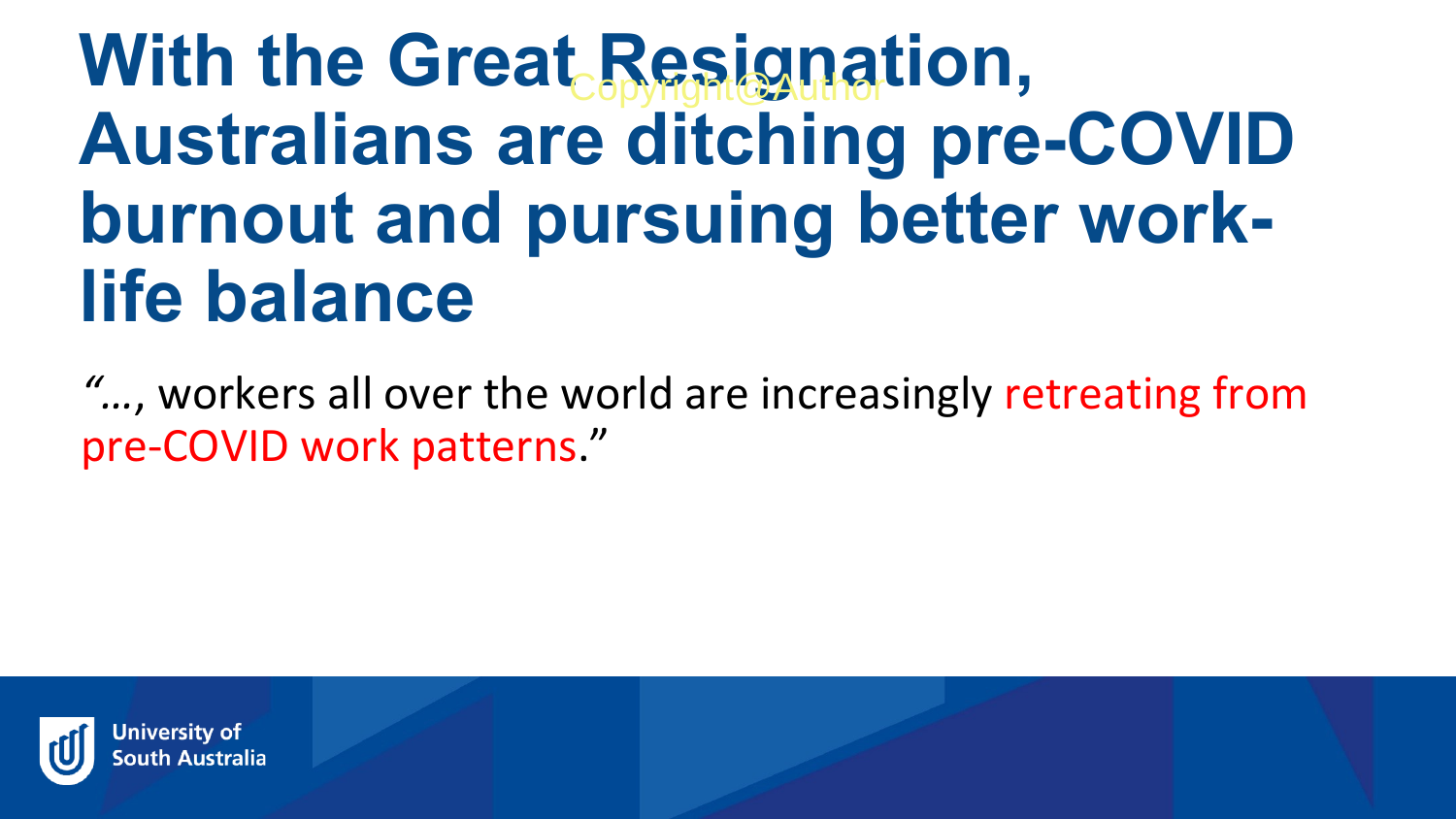*"It wasn't that I didn't love my job — I absolutely did and respect the organisation I worked for. But I had started to reconsider my priorities post-COVID and realised I was looking for a less officebound but more fulfilling life. And I'm not the only one."*

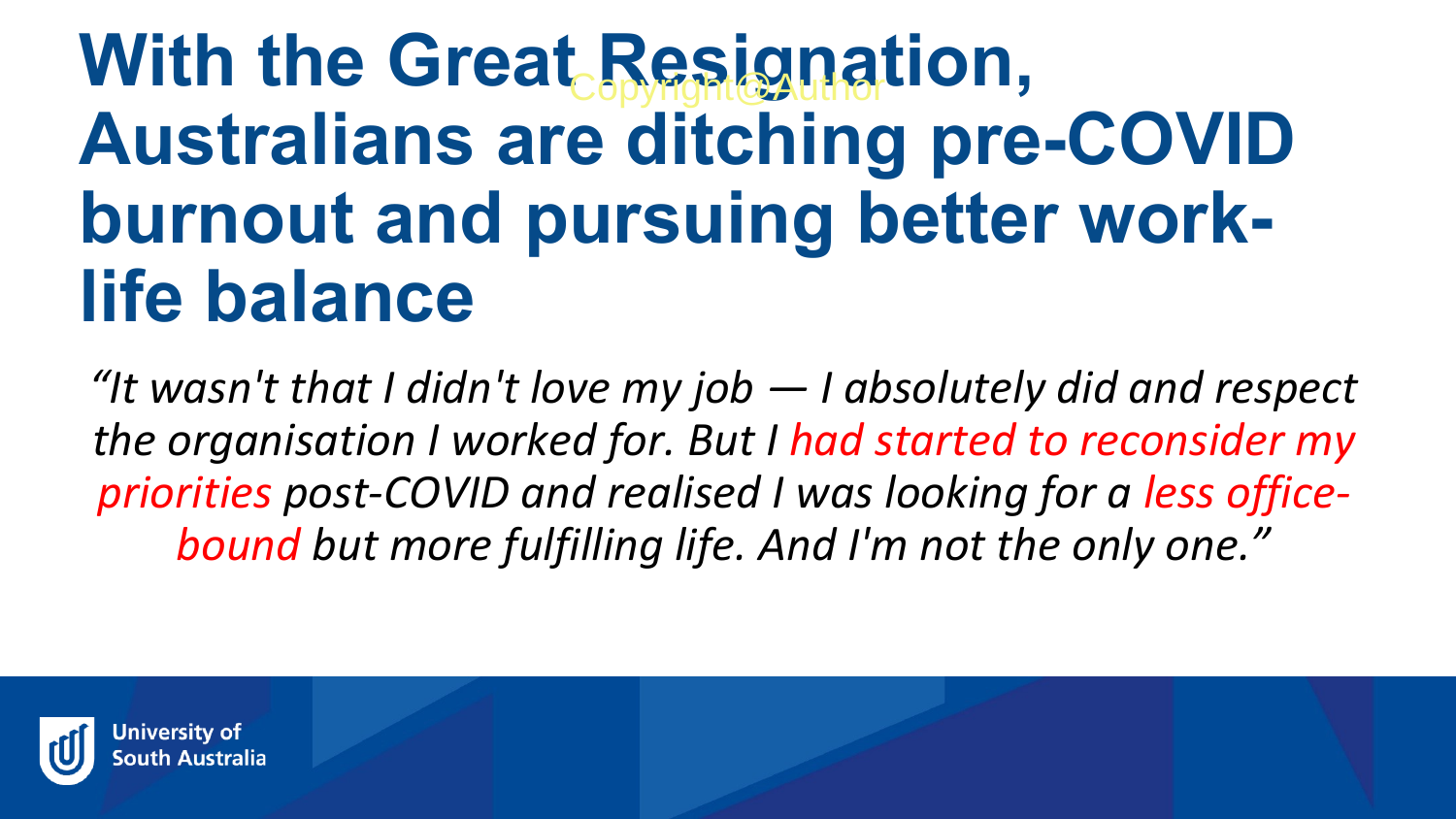"….working remotely in a beachside town has helped her reassess her life priorities. She is set to resign from her secure university position."

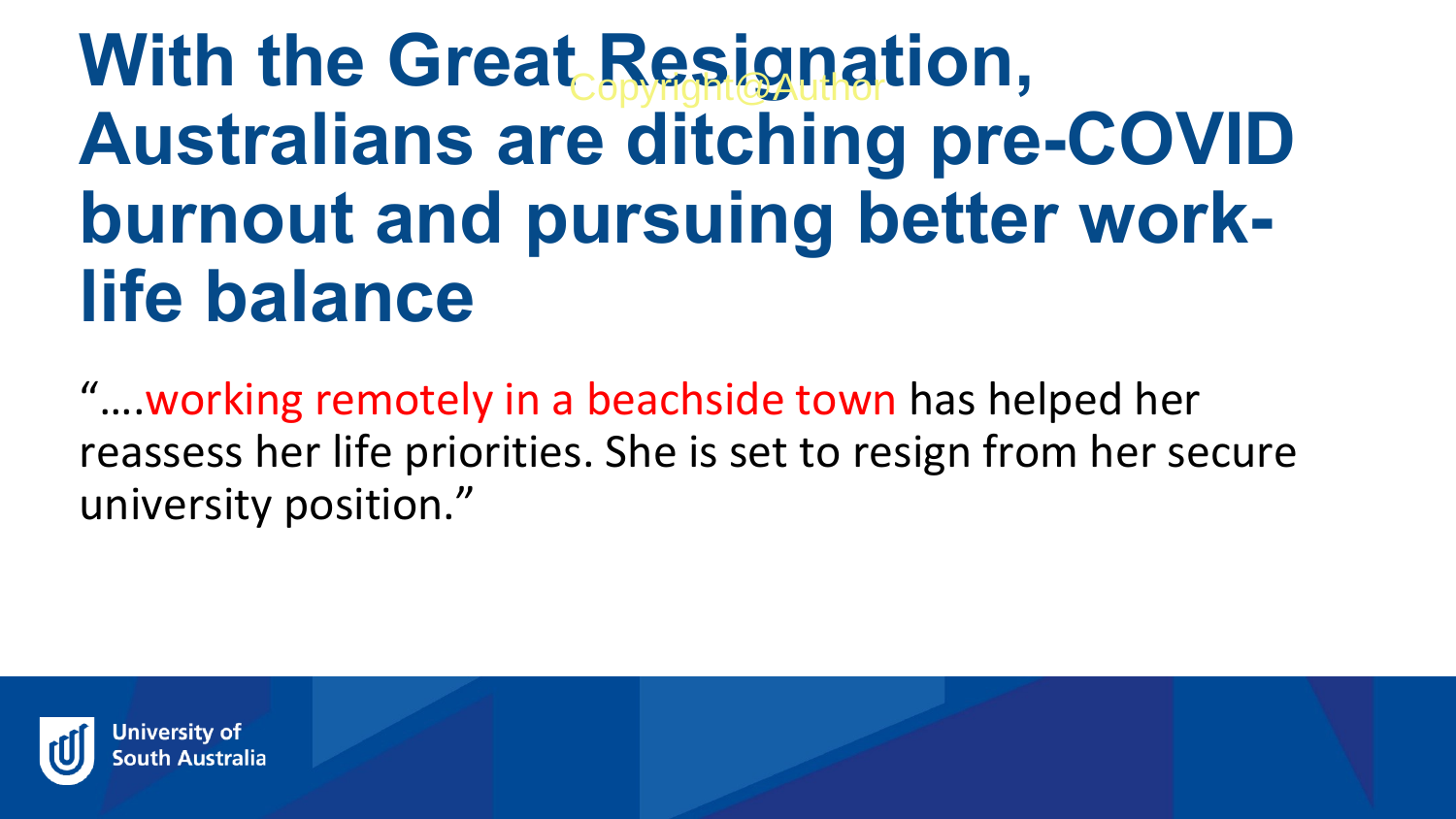# Australia jobs: <sup>Copyright@Author</sup>ffing issue is **impossible'**

"At a start-up in Sydney's inner-city, highly-skilled scientists are in demand but hiring is proving difficult."

*"What we need are some of the smartest people in the world across cell biology, material scientists and also engineering…. Getting people in is hard."* Mr Noakesmith tells the BBC.

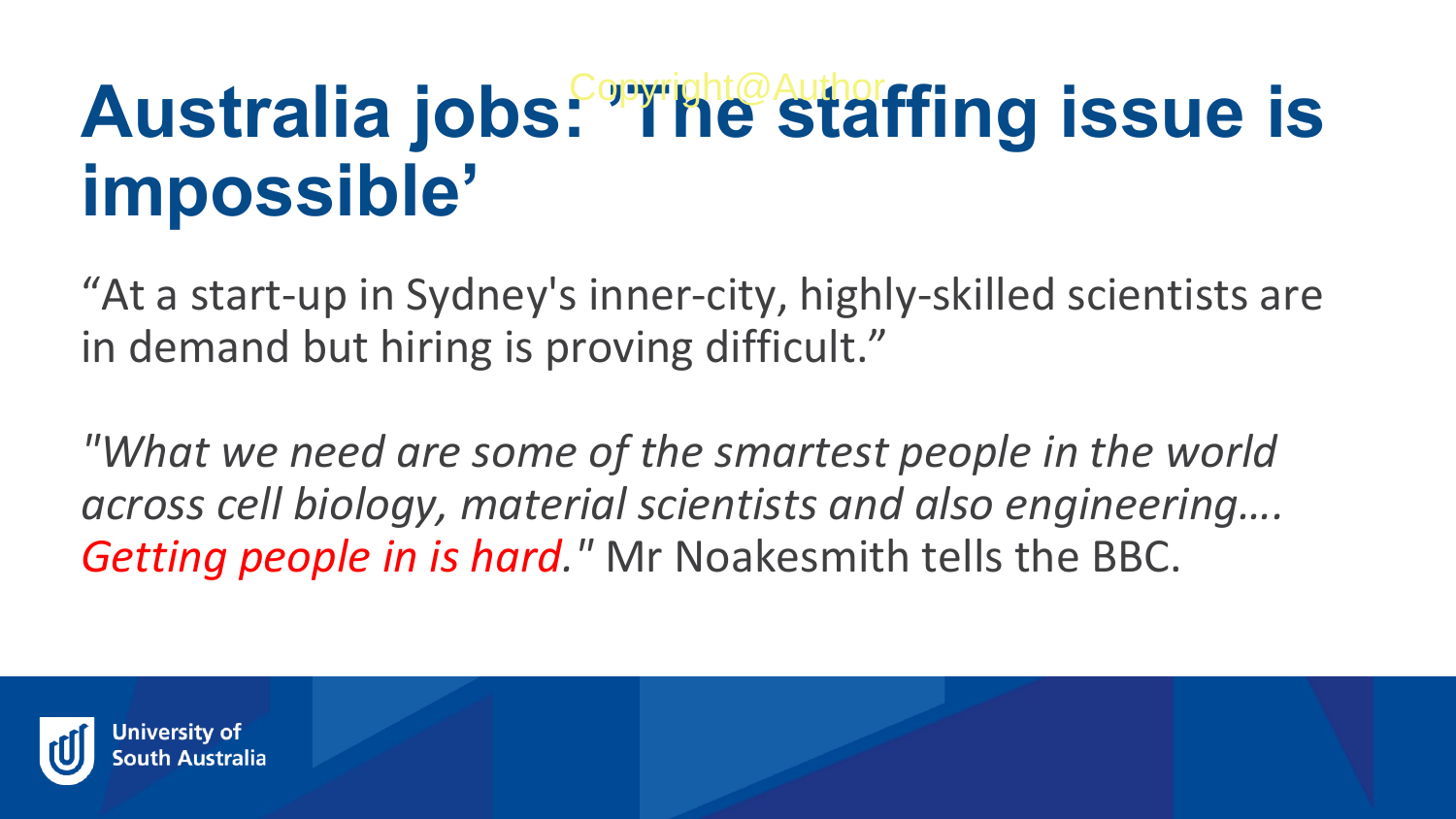### **Discussion**

Copyright@Author

• Does this change what we offer talent e.g., flexible working arrangements

#### OR

• Does this change the importance of physical business parks?

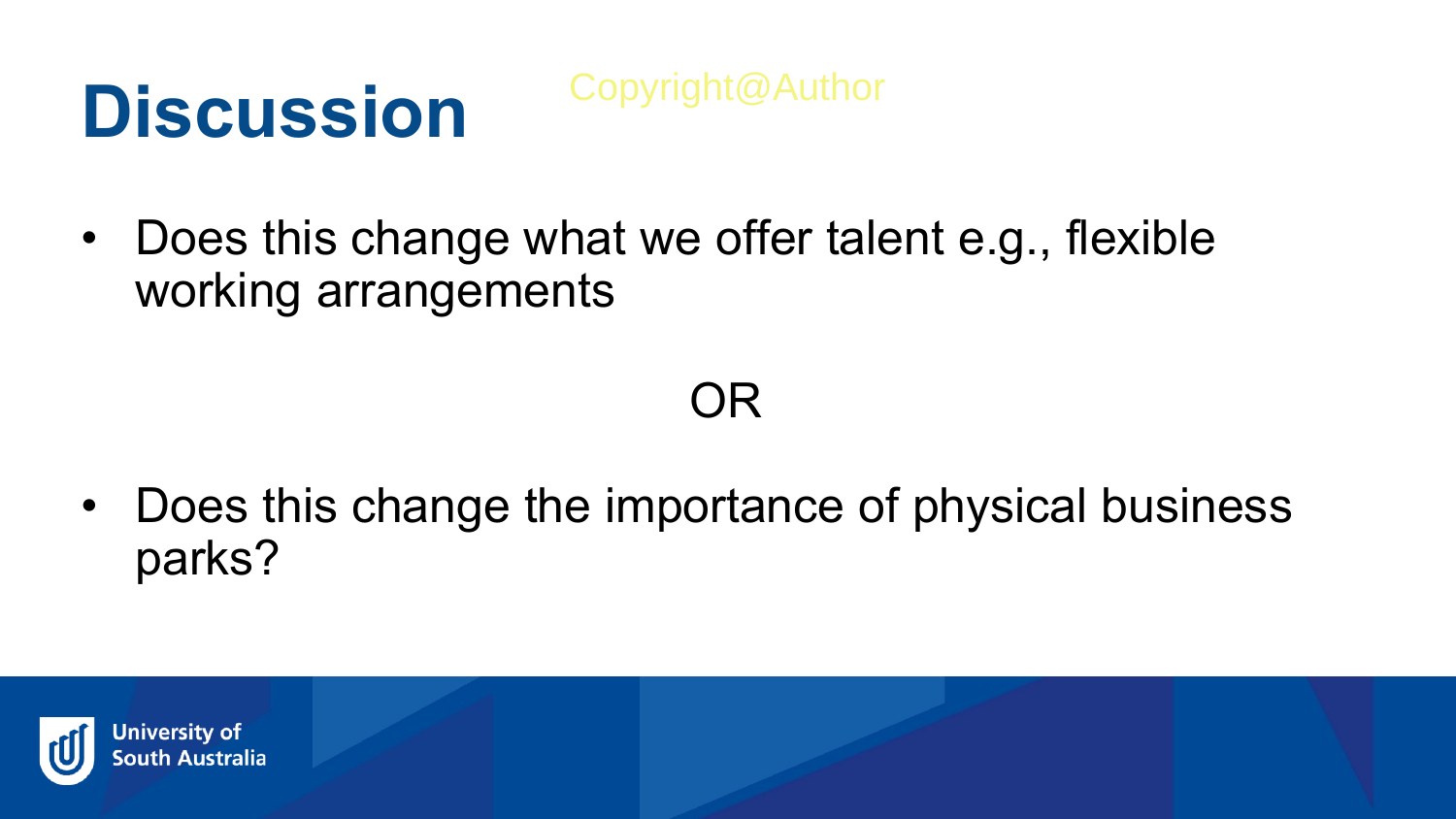### **References**

#### Copyright@Author

- Brown, K., Burgess, J., Festing, M., Royer, S., Steffen, C., Waterhouse, J., & Keast, R. (2010). Conceptualising clusters as overlapping value adding webs. *Value Adding Webs and Clusters: Concepts and Cases*, 11-42.
- Florida, R. 2010. *The flight of the creative class: The new global competition for talent, Pymble, Australia, HarperCollins.*
- Kimbelberg, S. M. & Nicoll, L. A. 2012. Business Location Decisions in the Medical Device Industry: Evidence From Massachusetts. *Economic Development Quarterly, 26, 34-49.*
- Martin, P. & Rogers, C. A. 1995. Industrial location and public infrastructure. *Journal of International Economics, 39, 335-351.*
- Weterings, A. 2012. What makes firms leave the neighbourhood? *PBL Working Paper 6. The Hague, The Netherlands: PBL Netherlands Environmental Assessment Agency.*
- Wiedemann, M. I. 2014. The role of infrastructure for economic development in an airport metropolis' region*, Southern Cross University,*

*https://researchportal.scu.edu.au/discovery/delivery/61SCU\_INST:61SCU/1267176900002368*